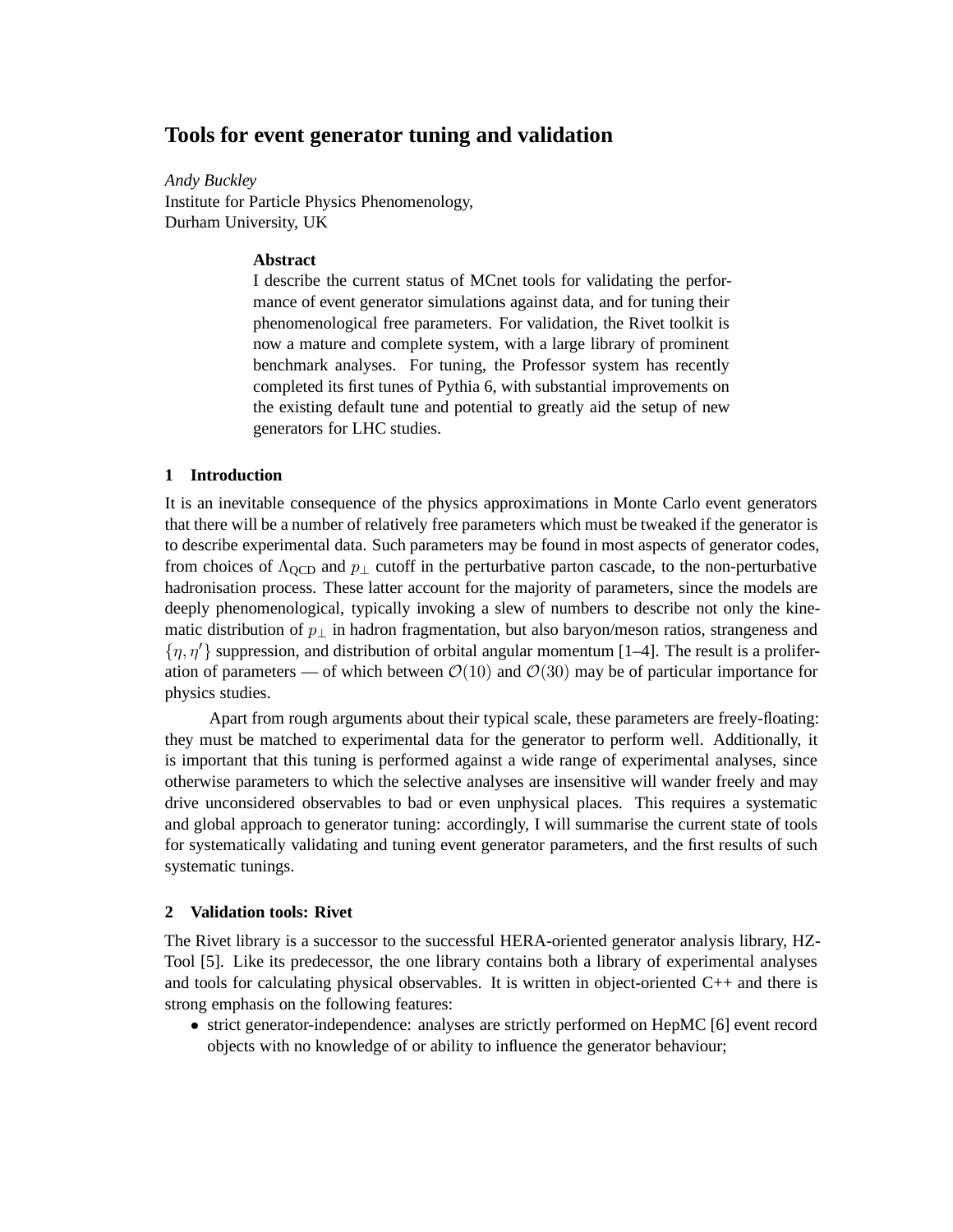- experimental reference data files are included for each standard analysis, and are used to ensure that analysis data binnings match their experimental counterparts as well as for fit comparisons;
- computational results are automatically cached for use between different analyses, using an infrastructure mechanism based on *projection* classes;
- clean, transparent and flexible programming interface: while much of the complexity is hidden, analyses retain a clear algorithmic structure rather than attempting to hide everything behind "magic" configuration files.

The "projection" objects used to compute complex observables are now a fairly complete set:

- various ways to obtain final state particles: all, charged only, excluding certain particles, with  $p_{\perp}$  and rapidity cuts, etc.;
- event shapes: sphericity, thrust, Parisi C  $\&$  D parameters, jet hemispheres;
- jet algorithms: CDF and DØ legacy cones, Durham/JADE, and  $k_{\perp}$ , anti- $k_{\perp}$ , SISCONE, CDF "JETCLU" etc. from FastJet [7];
- miscellaneous: jet shapes, isolation calculators, primary and secondary vertex finders, DIS kinematics transforms, hadron decay finder, etc.

The set of standard analyses has also grown with time and is now particularly well-populated with analyses from the LEP and Tevatron experiments:

- LEP: ALEPH and DELPHI event shape analyses; ALEPH, DELPHI and PDG hadron multiplicities, strange baryons; DELPHI and OPAL b-fragmentation analyses;
- Tevatron: CDF underlying event analyses (from 2001, 2004 & 2008); CDF and DØ EW boson  $p_{\perp}$  analyses; CDF and DØ QCD colour coherence, jet decorrelation, jet shapes, Z+jets, inclusive jet cross-section;
- HERA: H1 energy flow and charged particle spectra; ZEUS dijet photoproduction.

In addition, users can write their own analyses using the Rivet projections without needing to modify the Rivet source, by using Rivet's plugin system. We encourage such privatelyimplemented analyses to be submitted for inclusion in the main Rivet distribution, and would particularly welcome QCD analyses from HERA, b-factory and RHIC p-p experiments.

While Rivet is primarily a library which can be used from within any analysis framework (for example, it is integrated into the Atlas experiment's framework), the primary usage method is via a small executable called rivetgun. This provides a frontend for reading in HepMC events from ASCII dump files and also for running generators "on the fly" via the AGILe interface library. This latter approach is particularly nice because there is no need to store large HepMC dump files and the corresponding lack of file I/O speeds up the analysis by a factor  $\sim \mathcal{O}(10)$ . In this mode, Rivet is ideal for parameter space scans, since generator parameters can be specified by name on the rivetgun command line and applied without recompilation. AGILe currently supports API-level interfaces to the Fortran HERWIG 6 [2] and Pythia 6 [1] generators (combined with the AlpGen [8] MLM multi-jet merging generator, the CHARYBDIS black hole generator [9], and the JIMMY hard underlying event generator [10] for HERWIG), plus the C++ generators Herwig++ [3], Sherpa [4] and Pythia 8 [11].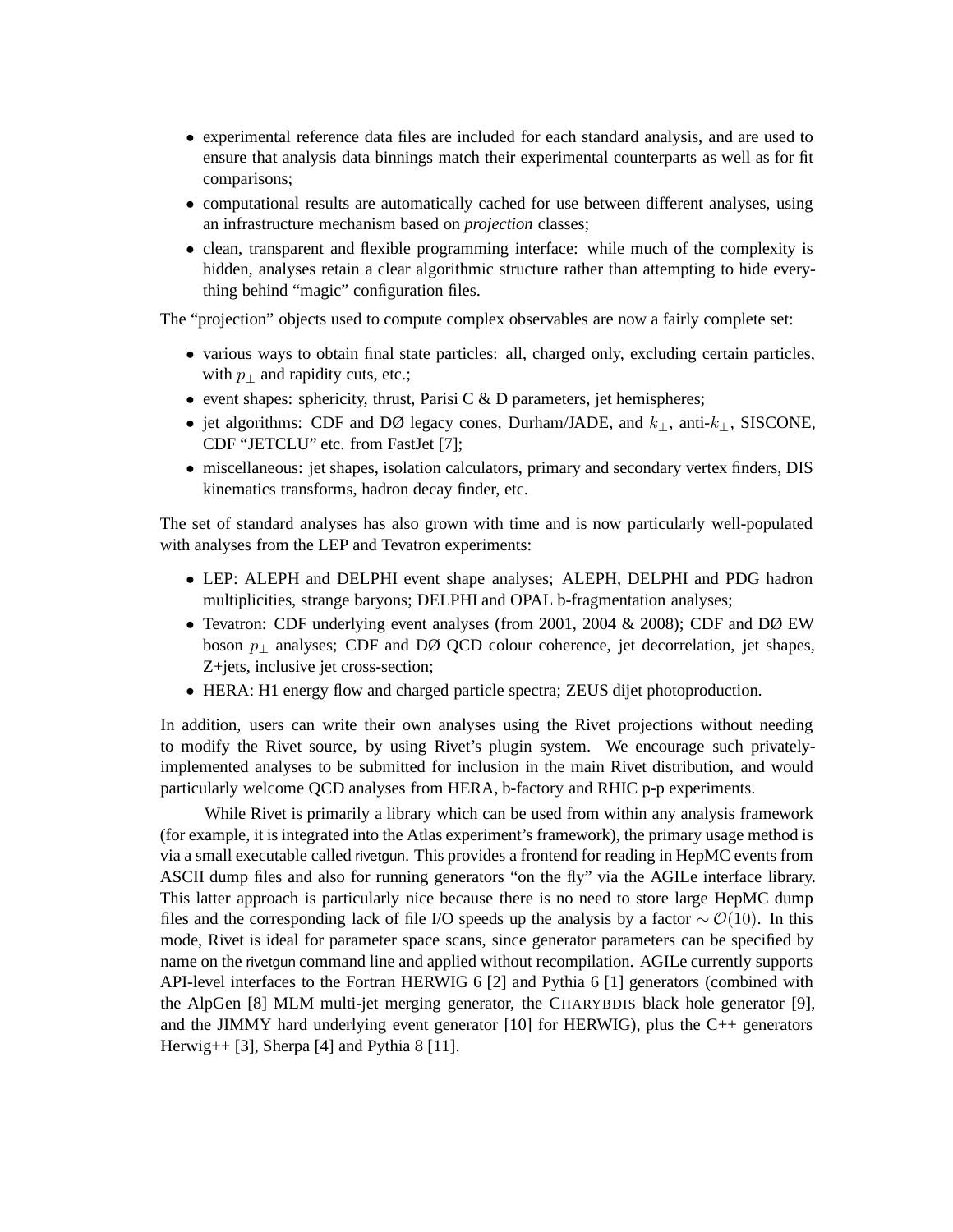At the time of writing, the current version of Rivet is 1.1.0, with a 1.1.1 patch release pending. The main framework benefits of the 1.1.x series over 1.0.x are a safer and simpler mechanism for handling projection objects (massively simplifying many analyses), better compatibility of the AGILe loader with the standard LCG Genser packaging and a large number of new and improved analyses and projections. A "bootstrap" script is provided for easy setup. Anyone interested in using Rivet for generator validation should first visit the website http://projects.hepforge.org/rivet/.

Rivet is now a stable and powerful framework for generator analysis and we are looking forward to its increasing rôle in constraining generator tunings for background modelling in LHC high- $p_{\perp}$  physics. Future versions will see improvements aimed at high-statistics validation simulations, such as histogramming where statistical error merging is automatically correct, as well as the addition of more validation analyses.

#### **3 Tuning tools: Professor**

While Rivet provides a framework for comparing a given generator tuning to a wide range of experimental data, it provides no intrinsic mechanism for improving the quality of that tune. Historically, the uninspiring task of tuning generator parameters to data "by eye" has been the unhappy lot of experimental researchers, with the unsystematic nature of the study reflecting that significant improvements in quality of both life and tuning would have been possible. This call for an automated and systematic approach to tuning is taken up by a second new tool: Professor. This is written in Python code as a set of factorised scripts, using the SciPy numerical library [12] and an interface to rivetgun.

The rough formalism of systematic generator tuning is to define a goodness of fit function between the generated and reference data, and then to minimise that function. The intrinsic problem is that the true fit function is certainly not analytic and any iterative approach to minimisation will be doomed by the expense of evaluating the fit function at a new parameter-space point: this may well involve ten or more runs of the generator with 200k–2M events per run. Even assuming that such runs can be parallelised to the extent that only the longest determines the critical path, an intrinsically serial minimisation of  $\mathcal{O}(1000)$  steps will still take many months. This is clearly not a realistic strategy!

The Professor approach, which is the latest in a lengthy but vague history of such efforts [13, 14], is to parameterise the fit function with a polynomial. In fact, since the fit function itself is expected to be complex and not readily parameterisable, there is a layer of indirection: the polynomial is actually fitted to the generator response of each observable bin,  $MC_b$  to the changes in the *n*-element parameter vector,  $\vec{p}$ . To account for lowest-order parameter correlations, a second-order polynomial is used,

$$
MC_b(\vec{p}) \approx f^{(b)}(\vec{p}) = \alpha_0^{(b)} + \sum_i \beta_i^{(b)} p'_i + \sum_{i \le j} \gamma_{ij}^{(b)} p'_i p'_j,
$$
 (1)

where the shifted parameter vector  $\vec{p}' \equiv \vec{p} - \vec{p}_0$ , with  $\vec{p}_0$  chosen as the centre of the parameter hypercube. A nice feature of using a polynomial fit function, other than its general-purpose robustness, is that the actual choice of the  $\vec{p}_0$  is irrelevant: the result of a shift in central value is simply to redefine the coefficients, rather than change the functional form, but choosing a central value is numerically sensible.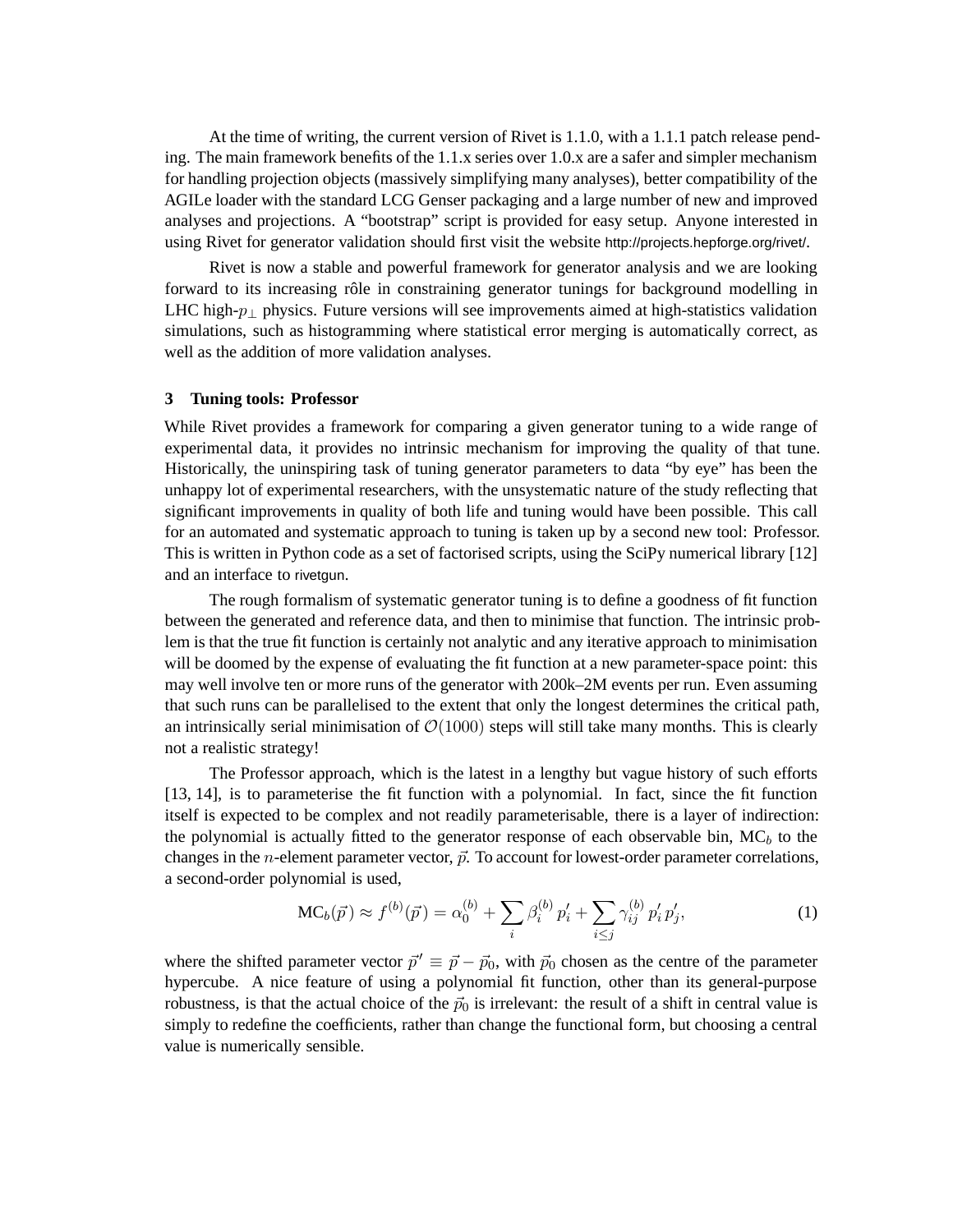The coefficients are determined by randomly sampling the generator from  $N$  parameter space points in an  $n$ -dimensional parameter hypercube defined by the user. Each sampled point may actually consist of many generator runs, which are then merged into a single collection of simulation histograms. A simultaneous equations solution is possible if the number of runs is the same as the number of coefficients between the *n* parameters, i.e.  $N = N_{\min}^{(n)} = (2 + 3n +$  $(n^2)/2$ . However, using this minimum number of runs introduces a systematic uncertainty, as we certainly do not expect the bin MC response to be a perfect polynomial. Here we are helped by the existence of the Moore–Penrose pseudoinverse: a generalisation of the normal matrix inverse to non-square matrices with the desirable feature that an over-constrained matrix will be inverted in a way which gives a least-squares best fit to the target vector. Even more helpful is that a standard singular value decomposition (SVD) procedure can be used to deterministically implement the pseudoinverse computation. Hence, we phrase the mapping on a bin-by-bin basis from coefficients C to generator values V as  $PC = V$ , where P is the parameter matrix to be pseudo-inverted. For a two parameter case, parameters  $\in \{x, y\}$ , the above may be explicitly written as

$$
\underbrace{\begin{pmatrix} 1 & x_1 & y_1 & x_1^2 & x_1y_1 & y_1^2 \\ 1 & x_2 & y_2 & x_2^2 & x_2y_2 & y_2^2 \\ & & & \vdots & & \end{pmatrix}}_{P \text{ (sampled param sets)}} \underbrace{\begin{pmatrix} \alpha_0 \\ \beta_x \\ \beta_y \\ \gamma_{xx} \\ \gamma_{yy} \end{pmatrix}}_{C \text{ (coeffs)}} = \underbrace{\begin{pmatrix} v_1 \\ v_2 \\ \vdots \end{pmatrix}}_{V \text{ (values) }} \tag{2}
$$

where the numerical subscripts indicate the  $N$  generator runs. Note that the columns of  $P$  include all  $N_{\text{min}}^{(2)} = 6$  combinations of parameters in the polynomial, and that P is square (i.e. minimally pseudo-invertible) when  $N = N_{\min}^{(n)}$ . Then  $C = \tilde{\mathcal{I}}[P]V$ , where  $\tilde{\mathcal{I}}$  is the pseudoinverse operator.

Now that we have, in principle, a good parameterisation of the generator response to the parameters,  $\vec{p}$ , for each observable bin, b, it remains to construct a goodness of fit (GoF) function and minimise it. We choose the  $\chi^2$  function, but other GoF measures can certainly be used. Since the relative importance of various distributions in the observable set is a subjective thing — given 20 event shape distributions and one charged multiplicity, it is certainly sensible to weight up the multiplicity by a factor of at least 10 or so to maintain its relevance to the GoF measure — we include weights,  $w_{\mathcal{O}}$ , for each observable,  $\mathcal{O}$ , in our  $\chi^2$  definition:

$$
\chi^2(\vec{p}) = \sum_{\mathcal{O}} w_{\mathcal{O}} \sum_{b \in \mathcal{O}} \frac{(f_b(\vec{p}) - \mathcal{R}_b)^2}{\Delta_b^2},\tag{3}
$$

where  $\mathcal{R}_b$  is the reference value for bin b and the total error  $\Delta_b$  is the sum in quadrature of the reference error and the statistical generator errors for bin  $b$  — in practise we attempt to generate enough data that the MC error is much smaller than the reference error for all bins.

The final stage of our procedure is to minimise this parameterised  $\chi^2$  function. It is tempting to think that there is scope for an analytic global minimisation at this order of polynomial, but not enough Hessian matrix elements may be calculated to constrain all the parameters and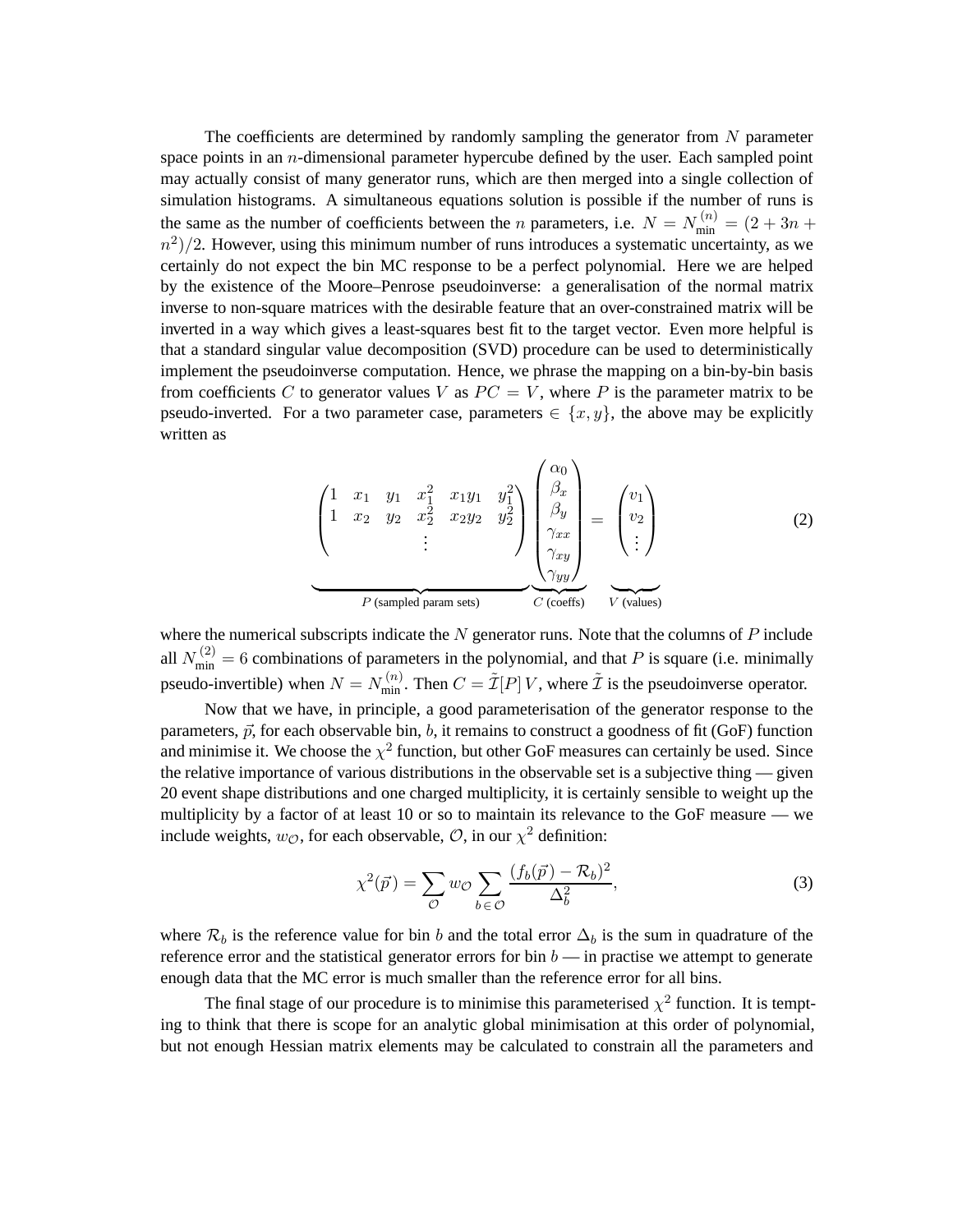

Fig. 1: (a) Parameter space line scan in  $\chi^2$ , showing the agreement between Professor's predicted values (blue lines) and the true values (red dots). (b) Pythia 6 b-fragmentation functions, showing the improvements obtained using Professor (red) to tune the Bowler parameterisation against the default (blue).

hence we must finally resort to a numerical minimisation. We have implemented this in terms of minimisers from SciPy and also PyMinuit [15], with the latter's initial parameter space grid scan making it our preferred choice.

Finally, on obtaining a predicted best tune point from Professor, it is prudent to check the result. This can be done directly with rivetgun, and Professor also has a line scan feature which allows scans along arbitrary straight lines in parameter space, which is useful to verify that the  $\chi^2$  behaves as interpolated and to explicitly compare default tunes to predicted tunes. Such a line scan can be seen in Fig. 1(a). We have explicitly checked the robustness of the polynomial and the random distribution of sampling points against various skewed test distributions and the behaviour is robust. We have also found it to be useful to over-sample by a considerable fraction, and then to perform the  $\chi^2$  minimisation for a large number of distinct run-combinations,  $N_{\min}^{(n)} < N_{\text{tune}} \le N$ , which gives a systematic control on interpolation errors and usually a better performance than just using  $N_{\text{tune}} = N$ .<sup>1</sup>

The focus in testing and commissioning the Professor system has until recently been focused on Pythia 6 tunes against LEP data [16]. Here we were able to interpolate and minimise up to 10 parameters at a time for roughly 100 distributions, but beyond this the minimisation time became large and we were less happy with the minima. Eventually we decided to split the tuning into a two-stage procedure where flavour-sensitive fragmentation parameters were tuned first to provide a base on which to tune the semi-factorised kinematic parameters of the shower and hadronisation. The result has been a dramatic improvement of the Pythia 6 identified particle multiplicity spectra, without losing the event shape descriptions (originally tuned by DELPHI's version of the same procedure), and a major improvement of the b-fragmentation function as seen in Fig.  $1(b)$ .<sup>2</sup> This tune will be adopted as the default parameter set for the next release of

<sup>&</sup>lt;sup>1</sup>Note that the tuning runs need a significant degree of variation, i.e.  $N_{\text{tune}} \ll N$  for most of the tune runcombinations.

<sup>&</sup>lt;sup>2</sup>Note that interpolation methods cannot deal with discrete settings such as the choice of functional form of bfragmentation function. This required several parallel tunes with different values of the discrete parameter.